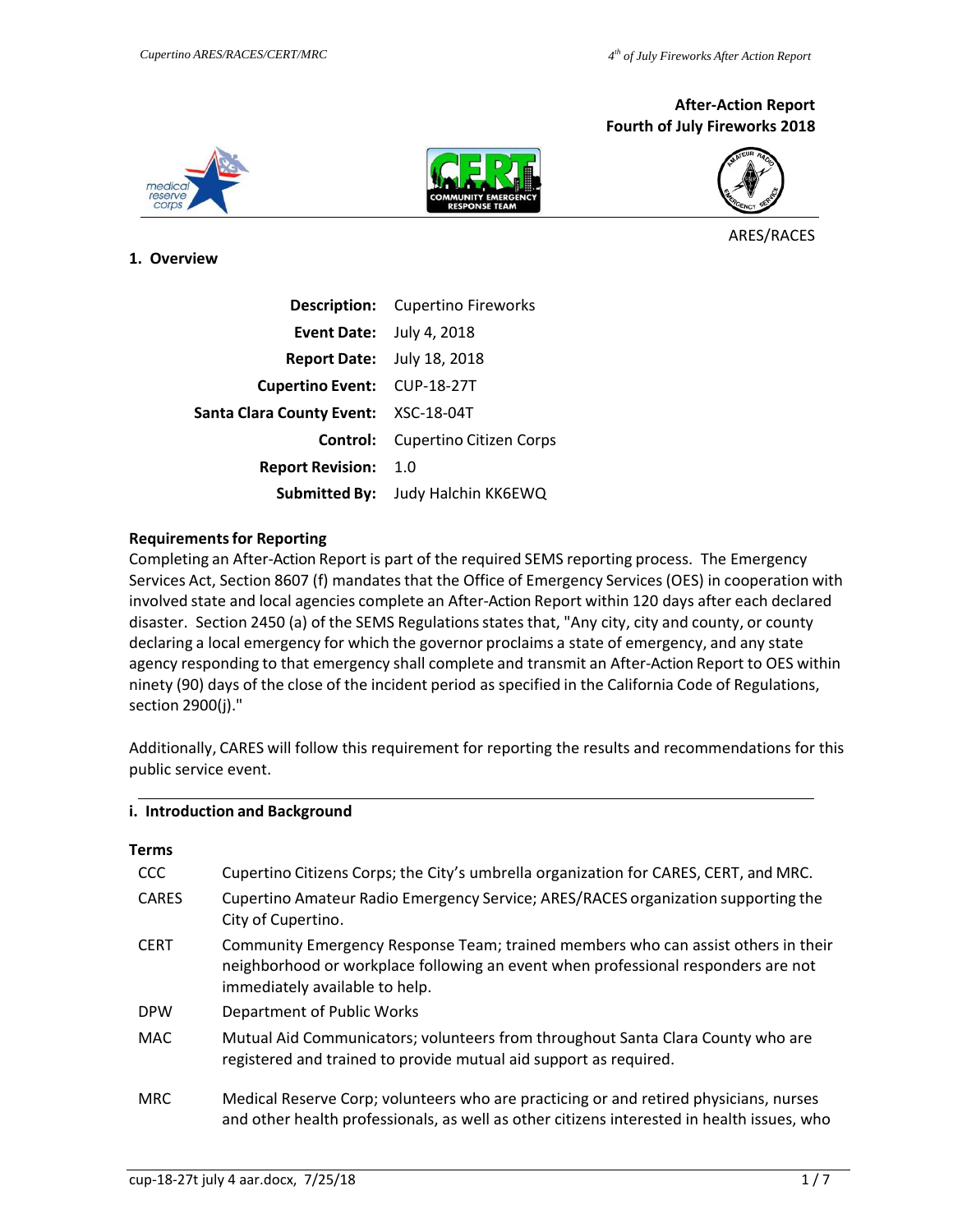are eager to volunteer to address their community's ongoing public health needs and to help their community during large‐scale emergency situations.

- NCO/NCS Net Control Operator / Net Control Station; the control function that ensures the efficient passing of messages between stations on the frequency
- RCS Recreation and Community Services; the city department that is sponsoring the event.
- SCCFD Santa Clara County Fire Department
- SCCSO Santa Clara County Sheriff's Office

### **Introduction**

The City of Cupertino (City) requested communications, logistics, and first aid support from Cupertino Citizen Corps during the 2018 Cupertino Fourth of July Fireworks event. To staff the event, Cupertino Office of Emergency Services activated the Cupertino Amateur Radio Emergency Service (CARES), the Cupertino Community Emergency Response Team (CERT), and the Cupertino Medical Reserve Corps (MRC).

In each of May and June, a CCC representative attended a planning session conducted by the Cupertino Recreation and Community Services. The June session was held at the event site, Hyde Middle School, and included representatives from RCS, DPW, SCCFD, SCCSO, Hyde Middle School custodial staff, and CCC.

Due to the staffing levels required to fill all required field positions, requests for additional Amateur Radio operators were made to other cities in Santa Clara county by means of the Santa Clara County RACES organization's mutual aid program. In accordance with County RACES policies, these resources operated under activation number XSC‐18‐04T. All responding volunteers from outside Cupertino also signed in as Cupertino Disaster Service Workers.

On July 4, the City of Cupertino initiated a Citizen Corps Training Activation under the designation CUP‐ 18‐27T.

This report covers the activities undertaken by responding volunteers in support of this event.

### **ii. Type/location of Event / Drill / Exercise**

| Event Type:       | <b>City Activation, RACES Activation</b>    |
|-------------------|---------------------------------------------|
| Event Identifier: | CUP-18-27T, XSC-18-04T                      |
| Event Name:       | Cupertino 4 <sup>th</sup> of July Fireworks |
| Location:         | City of Cupertino                           |

## **iii. Description of Event / Drill / Exercise**

The City of Cupertino sponsored a Fourth of July Fireworks display for city residents. The fireworks were launched from the Hyde Middle School softball field with major viewing locations provided at Creekside Park, Sedgwick Elementary School, and on Miller Avenue. Lighting, music, and first aid stations were provided at each of these three venues.

To maintain the security of the launch site, manage traffic flow, and provide additional viewing space, the following streets were closed to automobile traffic, beginning at 6:00 p.m.

- 1. Miller Avenue between Phil Lane and Bollinger Road
- 2. Howard Court
- 3. Atherwood Avenue between Candlewood Road and Miller Avenue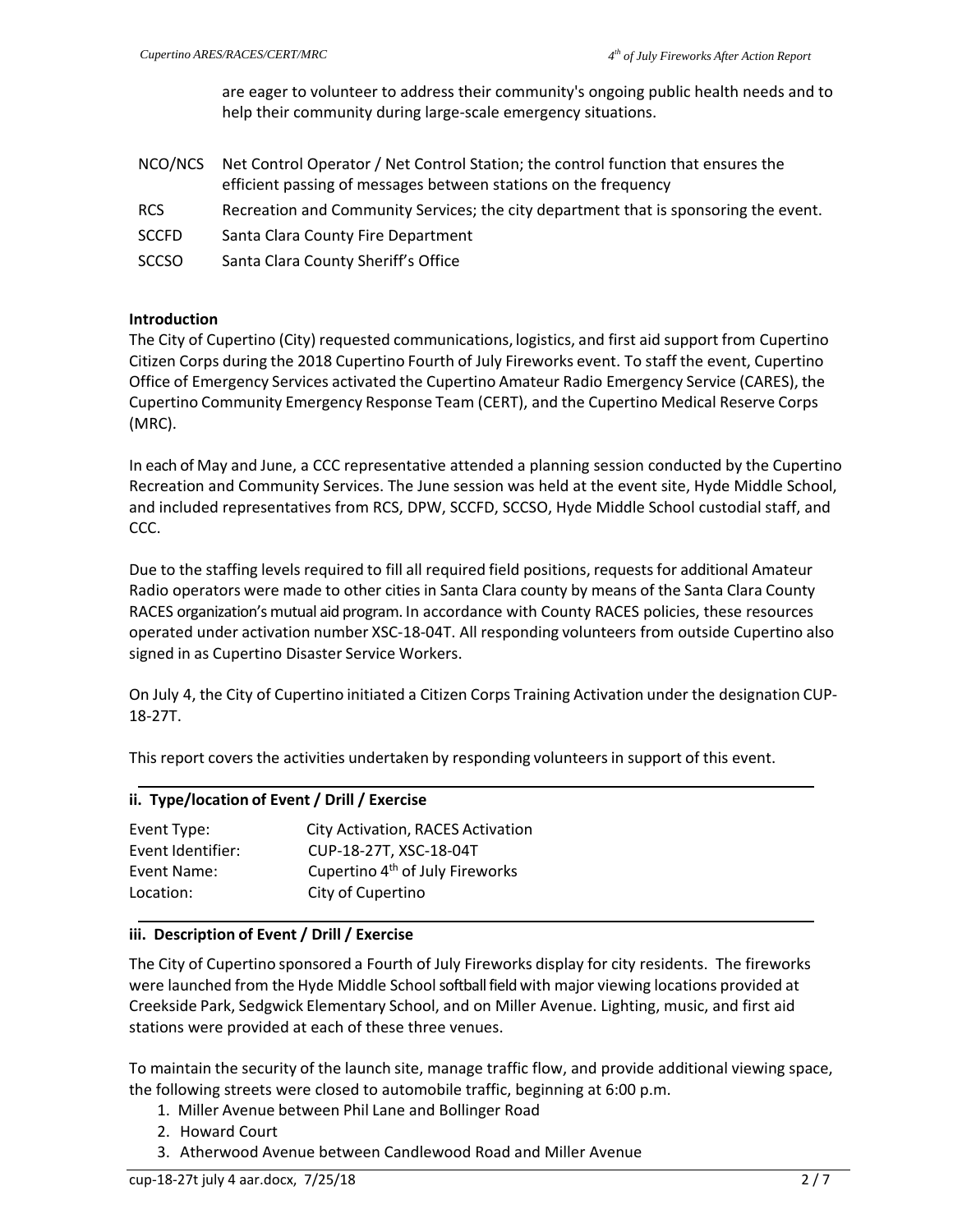- 4. Westbound Phil Lane between Miller Road and Tantau Avenue
- 5. Finch Avenue between Phil Lane and Calle de Barcelona
- 6. Stendhal Lane between Shadygrove Drive and Phil Lane
- 7. Shadygrove Drive between Stendhal Lane and Tantau Avenue
- 8. Brookgrove Lane between Shadygrove Drive and Willowgrove Lane
- 9. Ferngrove Drive between Shadygrove Drive and Willowgrove Lane
- 10. Willowgrove between Hyde Avenue and Ferngrove Drive

Additionally, the following streets were closed to both automobile and pedestrian traffic.

- 1. Disney Lane between Miller Avenue and Stendhal Lane
- 2. Stendhal Lane between Disney Lane and Shadygrove Drive
- 3. Hyde Avenue between Shadygrove Drive and Bollinger Road

Forty volunteers assisted with crowd safety at the three viewing venues, staffed five street barricades and one parking lot, and maintained communications within these locations and between these locations and the SCCSO's command post. They also provided and staffed three first aid stations for the public. Forty volunteers participated, including Cupertino ARES/RACES, CERT, and MRC, and ARES/RACES volunteers from other cities in Santa Clara County.

This report concerns the responsibilities and actions of these volunteers.

### **Volunteer organization objectives:**

1. Track all volunteers using ICS 211 forms and t-cards, and track radio operators travelling to and from the event on the Resource Net using our standard procedures.

2. Operate a network of FRS and amateur radios, using our standard procedures, to enable communications between all volunteers and the SCCSO's command post.

3. Evaluate and treat people requesting help at first aid stations for minor injuries or health problems.

4. Report problems and emergency situations promptly to RCS venue leads or SCCSO command post, as specified by those agencies.

5. Assist SCCSO with crowd movement on Miller Avenue, and with other situations as may be requested during the event.

#### **Performance against objectives:**

1. Track all volunteers using ICS 211 forms and t-cards, and track radio operators travelling to and from the event on the Resource Net using our standard procedures.

Results: **NEEDS IMPROVEMENT**. All volunteers signed in and out on ICS 200's, and T‐cards were filled out for all volunteers. The incoming Resource Net was operated from the event and the outgoing from the home of the Net Controller. Both ran smoothly. However, 14 of 26 radio operators who should have used the Resource Net did not do so.

2. Operate a network of FRS and amateur radios, using our standard procedures, to enable communications between all volunteers and the SCCSO's command post.

Results: **SATISFACTORY**. Almost all radio communications were efficient and followed standard procedures. Cell phones were used in a couple of cases to check on and assist an operator not responding because of technical problems with a radio.

3. Evaluate and treat people requesting help at first aid stations for minor injuries or health problems.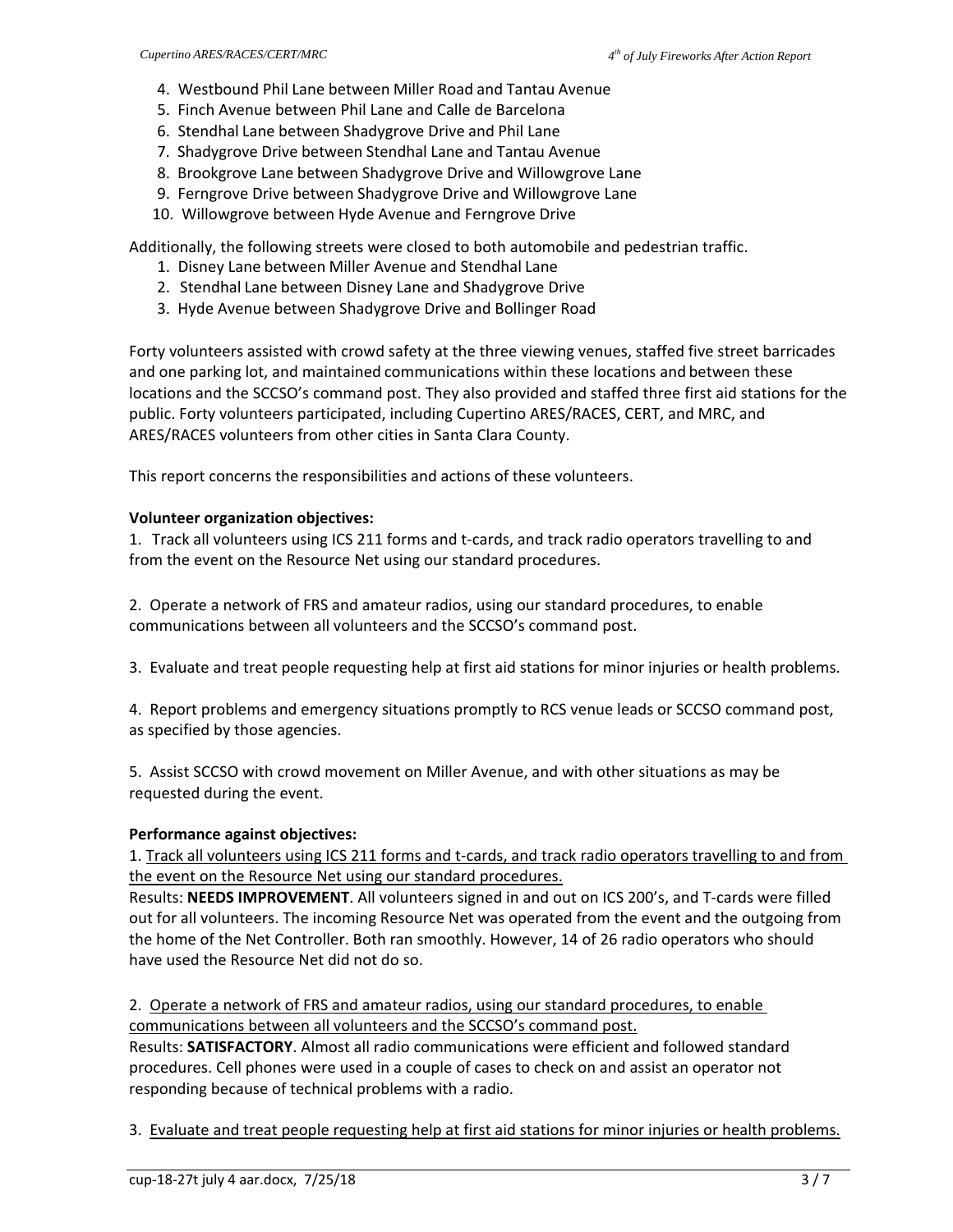Results: **SATISFACTORY.** All first aid stations were staffed continuously by trained personnel during the event. One member of the public requested assistance and was treated for a minor knee injury.

# 4. Report problems and emergency situations promptly to RCS venue leads or SCCSO command post, as specified by those agencies.

Results: **SATISFACTORY**. There were no 911‐level emergency situations. A situation with a parent and child who had misplaced each other at one of the venues was handled promptly and correctly according to procedures, and the two were re-united in less than five minutes. Other, less serious, issues were handled in accordance with our procedures.

# 5. Assist SCCSO with crowd movement on Miller Avenue, and with other situations as may be requested during the event.

Results: **SATISFACTORY**. Reports from volunteers on Miller Avenue indicated that the significant congestion that had been reported in 2017 did not occur this year due to volunteer efforts to urge people to move to the North end of the venue. There was some minor congestion shortly before 21:30, and some confusion among volunteers about whether the public could walk long the emergency lane, but neither caused significant problems. Issues at street barricades were resolved via radio communications between the volunteer barricade staff and the SCCSO's command post. As requested by the SCCSO, all volunteers at barricades kept the barricades in place at the end of the event until the SCCSO gave the word to open them, despite conflicting instructions from Public Works.

# 6. Record significant actions, events, and communications on the appropriate ICS forms.

Results: **SATISFACTORY**. Net Control logs were maintained and completed correctly. 16 of 26 radio operators completed an ICS 214, and many also completed an ICS 309 (others logged occasional traffic on the 214). Almost all these forms were completed correctly, and all included appropriate entries. While 10 operators did not turn in any forms, it's not clear how many failed to complete a form and how many failed to turn it in. In either case, we need to work on that aspect.

# **iv. Chronological Summary of Event / Drill / Exercise**

The following is a high-level summary of the event as reported on ICS-214's and ICS-309's that were submitted.

- 15:39 Inbound Resource Net opened
- 16:15‐17:00 Barbeque dinner served
- 16:20 SCCSO briefing
- 16:44 Inbound Resource Net closed
- 17:04 Volunteer briefing
- 17:44 Message Net opened, volunteers began travelling to their assignments
- 18:24 All volunteers were checked in at their assignments
- 20:30‐20:35 Lost child incident at Creekside Park
- 21:30 Fireworks began
- 21:54 Fireworks ended
- 21:57 Hyde Parking volunteers returned to staff the check‐out table
- 22:00 Outbound Resource Net opened
- 22:15 First volunteers were released from their assignments
- 22:33 Fire Marshall gave the all clear; all street barricades to be opened
- 23:34 Last volunteers signed out on ICS‐211
- 00:10 Outbound Resource Net closed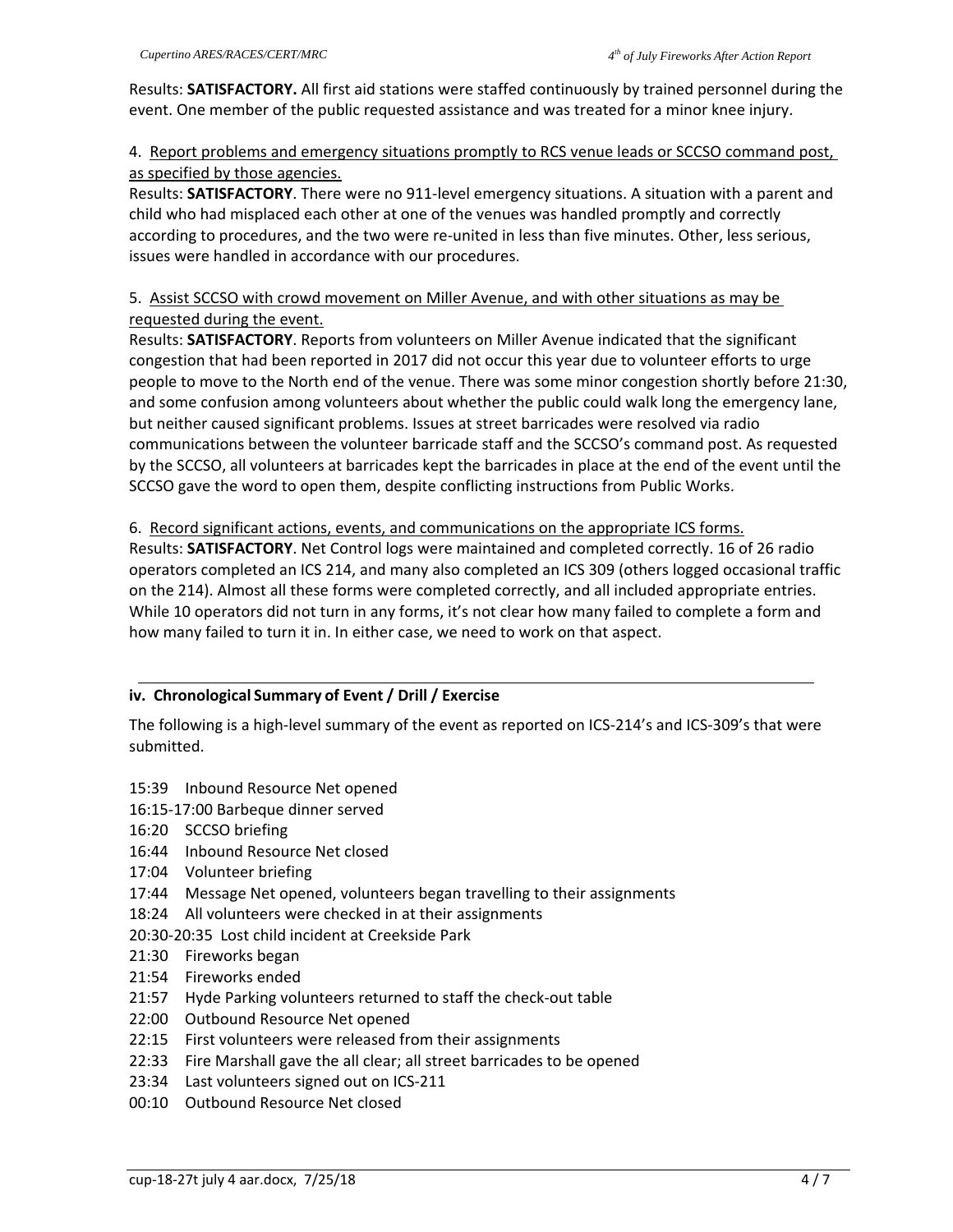#### **v. Response at SEMS Levels (as appropriate):**

Include a summary, conclusions, the field response, and other local, operational area, regional, state or federal response.

Cupertino ARES submitted a mutual aid request to Santa Clara County RACES, requesting Field Operators and Net Control Operators. This was accompanied by an entry on the County RACES website where individuals could register for these positions and for Event Staff and MAC Evaluator. The request was granted under the activation number XSC-18-04T. 14 radio operators responded to the request by registering, and 13 of those took part in the event. These included 6 Cupertino ARES members, 2 operators from San Jose, and 1 from each of Los Altos, Los Altos Hills, Mountain View, Loma Prieta, and Santa Clara.

### **vi. Interacting Systems, Agencies, and Programs:**

Include mutual aid systems (law enforcement, fire/rescue, medical, etc.); cooperating entities (utilities, American Red Cross, Sheriff's Office, City Departments, etc.); telecommunications and media interactions.

## **Cupertino Department of Recreation and Community Services**

A combination of full-time and seasonal staff members had primary responsibility for the event, including planning, financing, coordination, venue setups (lights and music), and advertising. At each viewing venue, they had a Venue Lead as well as additional personnel assisting with crowd safety.

## **Cupertino Office of Emergency Services (OES)**

OES Citizen Corps Coordinator, Ken Erickson, supported the event as an advisor to the Cupertino Citizen Corps staff and as Event Logistics and authorized activation of volunteers under event number CUP‐18‐ 27T.

## **Santa Clara County Sheriff's Office**

The Sheriff's Office was in charge of area security and overall public safety. Officers staffed street barricades and viewing venues, and patrolled on foot and bicycle. Captain Urena served as Incident Commander for the SCCSO, working from a command post in the Hyde Middle School gymnasium. The SCCSO also provided a barbeque dinner for their officers, RCS, and the volunteers.

## **Santa Clara County Fire District**

An SCCFD Fire Marshall was on site at Hyde School from mid‐morning until about 11:00 p.m. An Engine Company was positioned adjacent to the launch site, on Hyde Avenue, from about 9:00 p.m. until 10:30 p.m. Together, they were responsible for fireworks safety.

## **vii. Improvements, Conclusions, Recommendations:**

As applicable, include a description of actions taken, assignments, associated costs or budget, timetable for completion or correction, and follow‐up responsibility.

The following is a summary of the key conclusions and recommendations.

## **What worked**

1) Logistics delivered supplies for Creekside on July 3, putting them inside the building. On July 4, shortly before Miller was closed at 6:00 pm, he dropped off the trailer of supplies at Sedgewick, then drove the truck with the Miller supplies to Miller and left it there. This freed up the driver to come to Hyde gym to assists, knowing that all the supplies were secure.

2) Having check‐in/out outside the gym helped cut down on congestion and noise inside the gym. This was important at check-out because the SCCSO 's command post was still active inside the gym. Also,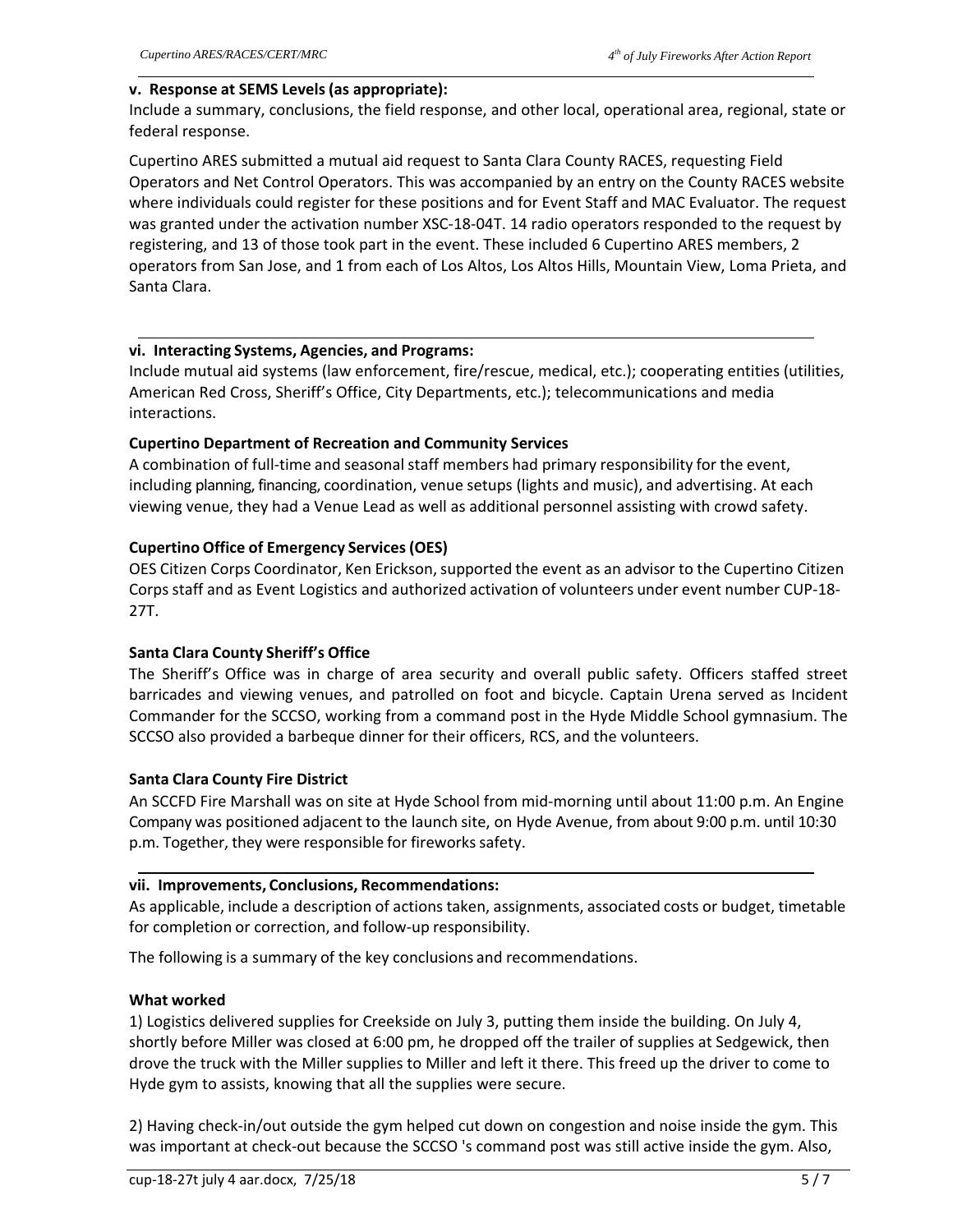the location used last year, just inside the door, was taken by the serving tables for the dinner this year. However, the wind was a problem at check-in. It's not clear which is the better choice.

3) Using Comm 469 for the net control station worked well. It was comfortable and quiet, with the music from Miller hardly discernible. It also helped solve last year's noise problem in the gym.

4) Having a volunteer liaison in the SCCSO command post worked quite well. Placing Comm 469 adjacent to the gym door, with the SCCSO command center immediately inside the door, put the volunteer lead and liaison close enough to make face‐to‐face communications easy. Communications were quick, easy, and reliable. The SCCSO were also pleased with the arrangement.

5) Overall, the relationship and coordination between the SCCSO and the volunteers was tighter and seemed friendlier this year. One example of this was that Sgt. Brown made us welcome at his briefing, and he spoke at our briefing.

6) Volunteer venue leads introducing themselves to the RCS venue leads seemed to help establish good working relationships between the leads.

7) Maps handed out to volunteers (one showing all volunteer positions, the other from the city web page advertising the fireworks) were helpful in answering the public's questions, especially for people not from Cupertino.

8) The volunteers at barricades did a good job of following their instructions to remove the barricades only when given permission by the SCCSO and to ignore conflicting instructions from Public Works.

9) As with last year, having one or more CARES members as part of the fireworks crew ensured that we received a timely notification of the all‐clear. We'd been told that the notification would come to the command post through the RCS lead, but there weren't any RCS people at the command post.

10) Having the volunteers who worked at Hyde parking staff return to the gym when the fireworks show ended to staff the check‐out table worked well. It helped avoid the need for special check‐in/out staff.

## **What didn't work / needs improvement**

1) Comm 469's long extension cord was missing. (See recommendation A)

2) An antenna broke off Comm 469's mast. There's a low tree on Southbound DeAnza that can't reasonably be avoided on the way to Bollinger. (See recommendation B)

3) Having check‐in outdoors caused problems with wind.

4) Last-minute additions to the check-in process made it difficult, despite the addition of a last-minute second person to help. The additions were collecting DSW forms, making sure everyone who needed to turn in a DSW form did so, and handing out feedback forms. (See recommendation C)

5) There was some misunderstanding by Miller volunteers about the allowable use of the emergency lane by the public. (See recommendation D)

6) Volunteers didn't have detailed information about which barricades could be moved for one‐way and/or local traffic. This lead to delays for the public while the volunteers requested that information. (See recommendation D)